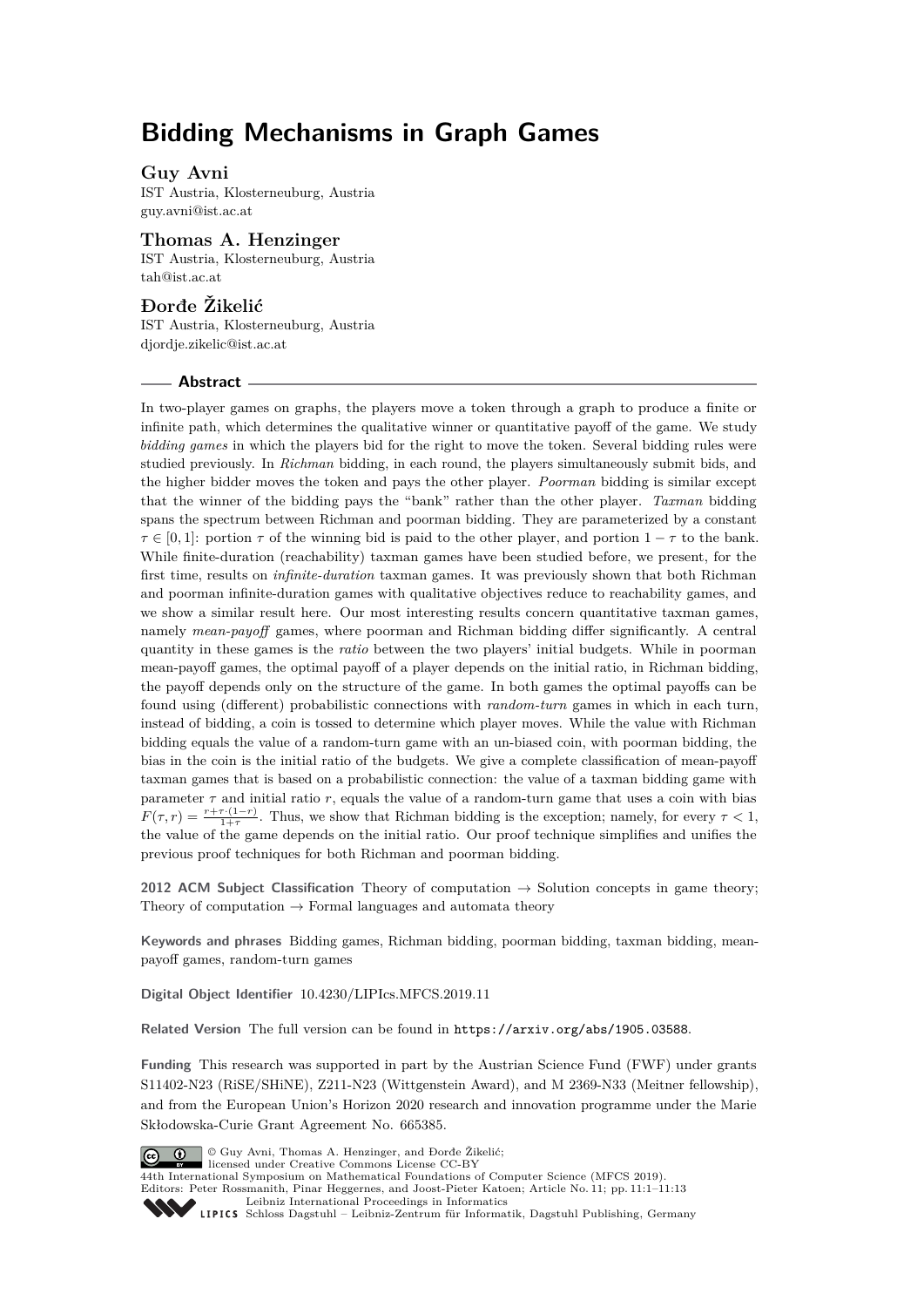### **11:2 Bidding Mechanisms in Graph Games**

## **1 Introduction**

Two-player infinite-duration games on graphs are a central class of games in formal verification [\[2\]](#page-11-0), where they are used, for example, to solve synthesis [\[19\]](#page-12-1), and they have deep connections to foundations of logic [\[21\]](#page-12-2). A graph game proceeds by placing a token on a vertex in the graph, which the players move throughout the graph to produce an infinite path ("play")  $\pi$ . The game is zero-sum and  $\pi$  determines the winner or payoff. Graph games can be classified according to the players' objectives. For example, the simplest objective is *reachability*, where Player 1 wins iff an infinite path visits a designated target vertex. Another classification of graph games is the *mode of moving* the token. The most studied mode of moving is *turn based*, where the players alternate turns in moving the token.

In *bidding games*, in each turn, an "auction" is held between the two players in order to determine which player moves the token. The bidding mode of moving was introduced in [\[13,](#page-12-3) [14\]](#page-12-4) for reachability games, where the following bidding rules where defined. In *Richman* bidding (named after David Richman), each player has a budget, and before each turn, the players submit bids simultaneously, where a bid is legal if it does not exceed the available budget. The player who bids higher wins the bidding, pays the bid to the other player, and moves the token. A second bidding rule called *poorman* bidding in [\[13\]](#page-12-3), is similar except that the winner of the bidding pays the "bank" rather than the other player. Thus, the bid is deducted from his budget and the money is lost. A third bidding rule on which we focus in this paper, called *taxman* in [\[13\]](#page-12-3) spans the spectrum between poorman and Richman bidding. Taxman bidding is parameterized by  $\tau \in [0, 1]$ : the winner of a bidding pays portion  $\tau$  of his bid to the other player and portion  $1 - \tau$  to the bank. Taxman bidding with  $\tau = 1$  coincides with Richman bidding and taxman bidding with  $\tau = 0$  coincides with poorman bidding.

Bidding games are relevant for several communities in Computer Science. In formal methods, graph games are used to reason about systems. Poorman bidding games naturally model concurrent systems where processes pay the scheduler for moving. Block-chain technology like Etherium is an example of such a system, which is a challenging to formally verify [\[9,](#page-12-5) [3\]](#page-11-1). In Algorithmic Game Theory [\[17\]](#page-12-6), auction design is a central research topic that is motivated by the abundance of auctions for online advertisements [\[16\]](#page-12-7). Infinite-duration bidding games can model ongoing auctions and can be used to devise bidding strategies for objectives like: "In the long run, an advertiser's ad should show at least half of the time". In Artificial Intelligence, bidding games with Richman bidding have been used to reason about combinatorial negotiations [\[15\]](#page-12-8). Finally, *discrete-bidding* games [\[11\]](#page-12-9), in which the granularity of the bids is restricted by assuming that the budgets are given using coins, have been studied mostly for recreational games, like bidding chess [\[6\]](#page-12-10).

Both Richman and poorman infinite-duration games have a surprising, elegant, though different, mathematical structure as we elaborate below. Our study of taxman bidding aims at a better understanding of this structure and at shedding light on the differences between the seemingly similar bidding rules.

A central quantity in bidding games is the *initial ratio* of the players budgets. Formally, assuming that, for  $i \in \{1,2\}$ , Player *i*'s initial budget is  $B_i$ , we say that Player 1's initial ratio is  $B_1/(B_1 + B_2)$ . The central question that was studied in [\[13\]](#page-12-3) regards the existence of a necessary and sufficient initial ratio to guarantee winning the game. Formally, the *threshold ratio* in a vertex *v*, denoted  $\text{Th}(v)$ , is such that if Player 1's initial ratio exceeds  $\text{Th}(v)$ , he can guarantee winning the game, and if his initial ratio is less than  $\text{Th}(v)$ , Player 2 can guarantee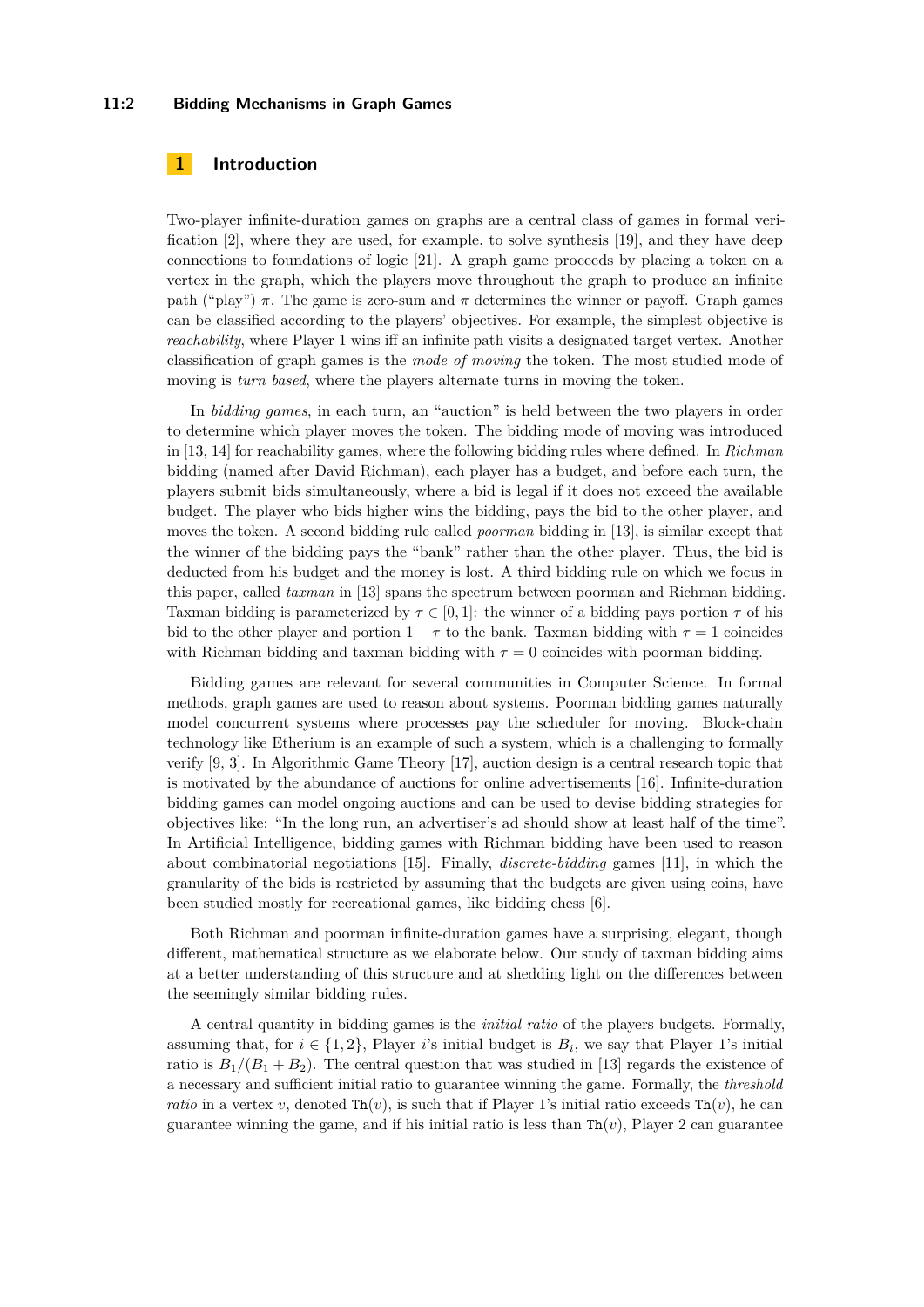winning the game<sup>[1](#page-2-0)</sup>. Existence of threshold ratios in reachability games for all three bidding mechanisms was shown in [\[13\]](#page-12-3).

Reachability Richman-bidding games have an interesting probabilistic connection [\[14\]](#page-12-4). To state the connection, we first need to introduce *random-turn* games. Let  $p \in [0,1]$ . In a random-turn game that is parameterized by *p*, in each turn, rather than bidding, the player who moves is chosen by throwing a (possibly) biased coin: with probability *p*, Player 1 chooses how to move the token, and Player 2 chooses with probability  $1 - p$ . Formally, a random-turn game is a special case of a stochastic game [\[10\]](#page-12-11). Consider a reachability Richman-bidding game  $\mathcal G$ . We construct a "uniform" random-turn game on top of  $\mathcal G$ , denoted  $RT^{0.5}(\mathcal{G})$ , in which we throw an unbiased coin in each turn. The objective of Player 1 remains reaching his target vertex. It is well known that each vertex in  $RT^{0.5}(\mathcal{G})$  has a *value*, which is, informally, the probability of reaching the target when both players play optimally, and which we denote by  $val(\text{RT}^{0.5}(\mathcal{G}), v)$ . We are ready to state the probabilistic connection: For every vertex *v* in the Richman game G, the threshold ratio in *v* equals  $1 - val(\mathbb{R}T^{0.5}(\mathcal{G}), v)$ . We note that such a connection is not known and is unlikely to exist in reachability games with neither poorman nor taxman bidding. Random-turn games have been extensively studied in their own right, mostly with unbiased coin tosses, since the seminal paper [\[18\]](#page-12-12).

Infinite-duration bidding games have been recently studied with Richman [\[4\]](#page-12-13) and poorman [\[5\]](#page-12-14) bidding. For qualitative objectives, namely games in which one player wins and the other player loses, both bidding rules have similar properties. By reducing general qualitative games to reachability games, it is shown that threshold ratios exist for both types of bidding rules. We show a similar result for qualitative games with taxman bidding.

Things get interesting in *mean-payoff* games, which are quantitative games: an infinite play has a *payoff*, which is Player 1's reward and Player 2's cost (see an example of a mean-payoff game in Figure [1\)](#page-3-0). We thus call the players in a mean-payoff game Max and Min, respectively. We focus on games that are played on strongly-connected graphs. With Richman bidding [\[4\]](#page-12-13), the initial budget of the players does not matter: A mean-payoff Richman-bidding game G has a value  $c \in \mathbb{R}$  that depends only on the structure of the game such that Min can guarantee a cost of at most *c* with any positive budget, and with any positive budget, Max can guarantee a payoff of at least  $c - \epsilon$ , for every  $\epsilon > 0$ . Moreover, the value *c* of G equals the value of a random-turn game  $RT^{0.5}(\mathcal{G})$  that is constructed on top of G. Since G is a mean-payoff game,  $RT^{0.5}(\mathcal{G})$  is a mean-payoff stochastic game, and its value, which again, is a well-known concept, is the expected payoff when both players play optimally.

Mean-payoff poorman-bidding games have different properties. Unlike with Richman bidding, the value of the game depends on the initial ratio. That is, with a higher initial ratio, Max can guarantee a better payoff. While the probabilistic connection for mean-payoff Richman games is not entirely unexpected given the probabilistic connection for reachability Richman games, we find it surprising that mean-payoff poorman games exhibit a probabilistic connection, which is in fact richer than for Richman bidding. The connection for poorman games is the following: Suppose Max's initial ratio is  $r \in [0, 1]$  in a game G. Then, the value in G with respect to r is the value of the random-turn game  $RT^r(G)$  in which in each turn, we toss a biased coin that chooses Max with probability *r* and Min with probability  $1 - r$ .

<span id="page-2-0"></span>When the initial ratio is exactly  $\text{Th}(v)$ , the winner depends on the mechanism with which ties are broken. Our results do not depend on a specific tie-breaking mechanism.Tie-breaking mechanisms are particularly important in discrete-bidding games [\[1\]](#page-11-2).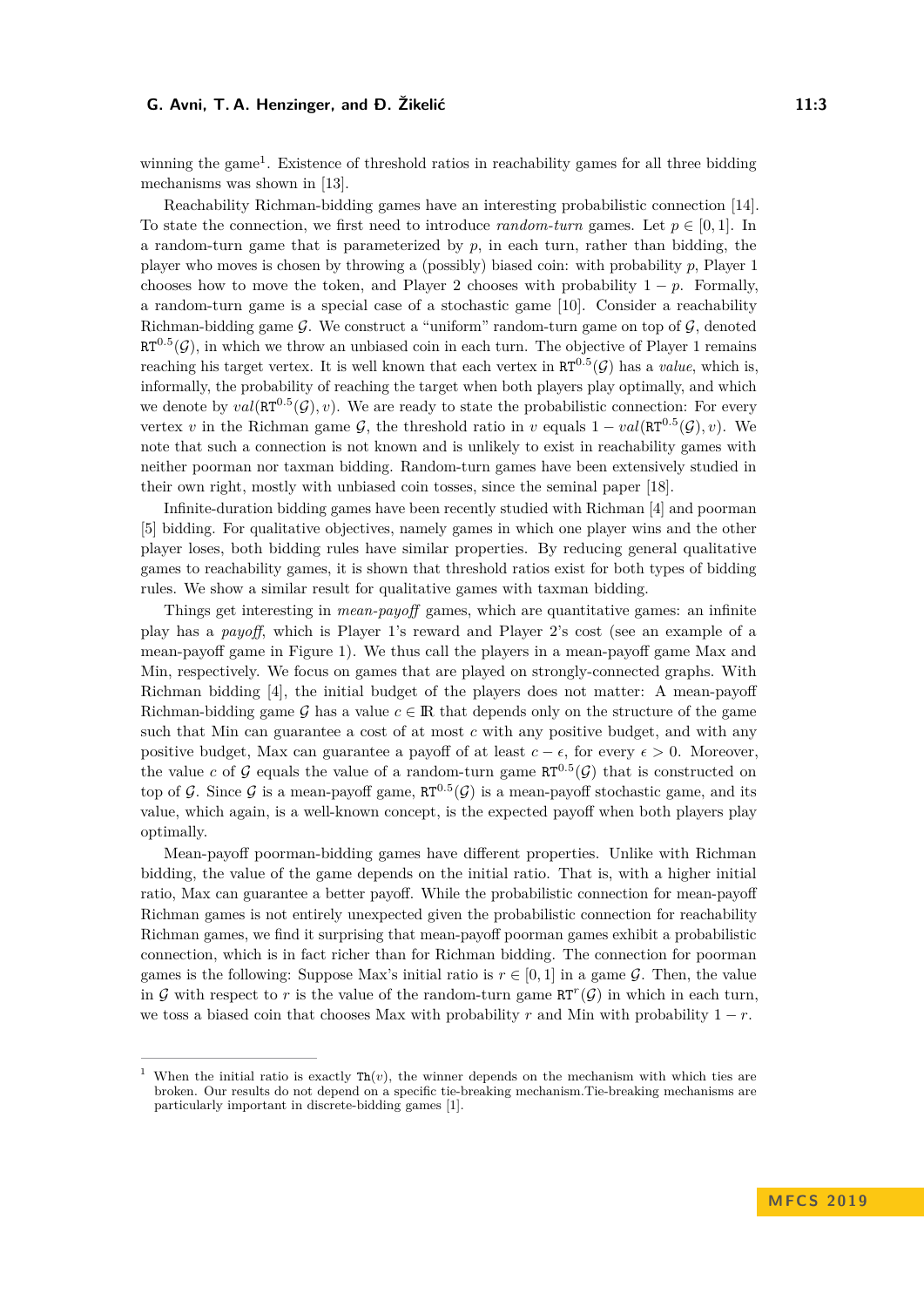<span id="page-3-0"></span>

**Figure 1** On the left, a mean-payoff game G. On the right, the mean-payoff value of G, where the initial ratio is fixed to 0.75 and the taxman parameter  $\tau$  varies. The value of  $\mathcal G$  with Richman bidding is  $-0.5$ , with poorman bidding, it is 1, and, for example, with  $\tau = 0.2$ , it is 0.533.

Given this difference between the two bidding rules, one may wonder how do mean-payoff taxman games behave, since these bidding rules span the spectrum between Richman and poorman bidding. Our main contribution is a complete solution to this question: we identify a probabilistic connection for a taxman game G that depends on the parameter  $\tau$  of the bidding and the initial ratio *r*. That is, we show that the value of the game equals the value of the random-turn game  $\mathbb{R}T^{F(\tau,r)}(\mathcal{G})$ , where  $F(\tau,r) = \frac{r+\tau\cdot(1-r)}{1+\tau}$ . The construction gives rise to optimal strategies w.r.t.  $\tau$  and the initial ratio. As a sanity check, note that for  $\tau = 1$ , we have  $F(\tau, r) = 0.5$ , which agrees with the result on Richman bidding, and for  $\tau = 0$ , we have  $F(\tau, r) = r$ , which agrees with the result on poorman bidding. In Figure [1,](#page-3-0) we depict some mean-payoff values for a fixed initial ratio and varying taxman parameter. Previous results only give the two endpoints in the plot, and the mid points in the plot are obtained using the results in this paper.

The main technical challenge is constructing an optimal strategy for Max, which, intuitively, performs a de-randomization; with a deterministic bidding strategy, Max guarantees that the ratio of the time that is spent in each vertex is the same as in a random behavior. The construction of Max strategy involves two components. First, we assign an "importance" to each vertex *v*, which we call *strength* and denote  $St(v)$ . Intuitively, if  $St(v) > St(u)$ , then it is more important for Max to move in *v* than in *u*. Second, when the game reaches a vertex *v*, Max's bid is a careful normalization of  $St(v)$  so that changes in Max's ratio are matched with the accumulated weights in the game. Finding the right normalization is intricate and it consists of the main technical contribution of this paper. Previous such normalizations were constructed for Richman and poorman mean-payoff games [\[4,](#page-12-13) [5\]](#page-12-14). The construction for Richman bidding is much more complicated than the one we present here. The construction for poorman bidding is ad-hoc and does not generalize. Our construction for taxman bidding thus unifies these constructions and simplifies them. It uses techniques that can generalize beyond taxman bidding. Finally, we study, for the first time, complexity problems for taxman games.

Due to lack of space, some proofs appear in the full version.

## **2 Preliminaries**

A graph game is played on a directed graph  $G = \langle V, E \rangle$ , where *V* is a finite set of vertices and  $E \subseteq V \times V$  is a set of edges. The *neighbors* of a vertex  $v \in V$ , denoted  $N(v)$ , is the set of vertices  $\{u \in V : \langle v, u \rangle \in E\}$ . A *path* in *G* is a finite or infinite sequence of vertices  $v_1, v_2, \ldots$  such that for every  $i \geq 1$ , we have  $\langle v_i, v_{i+1} \rangle \in E$ .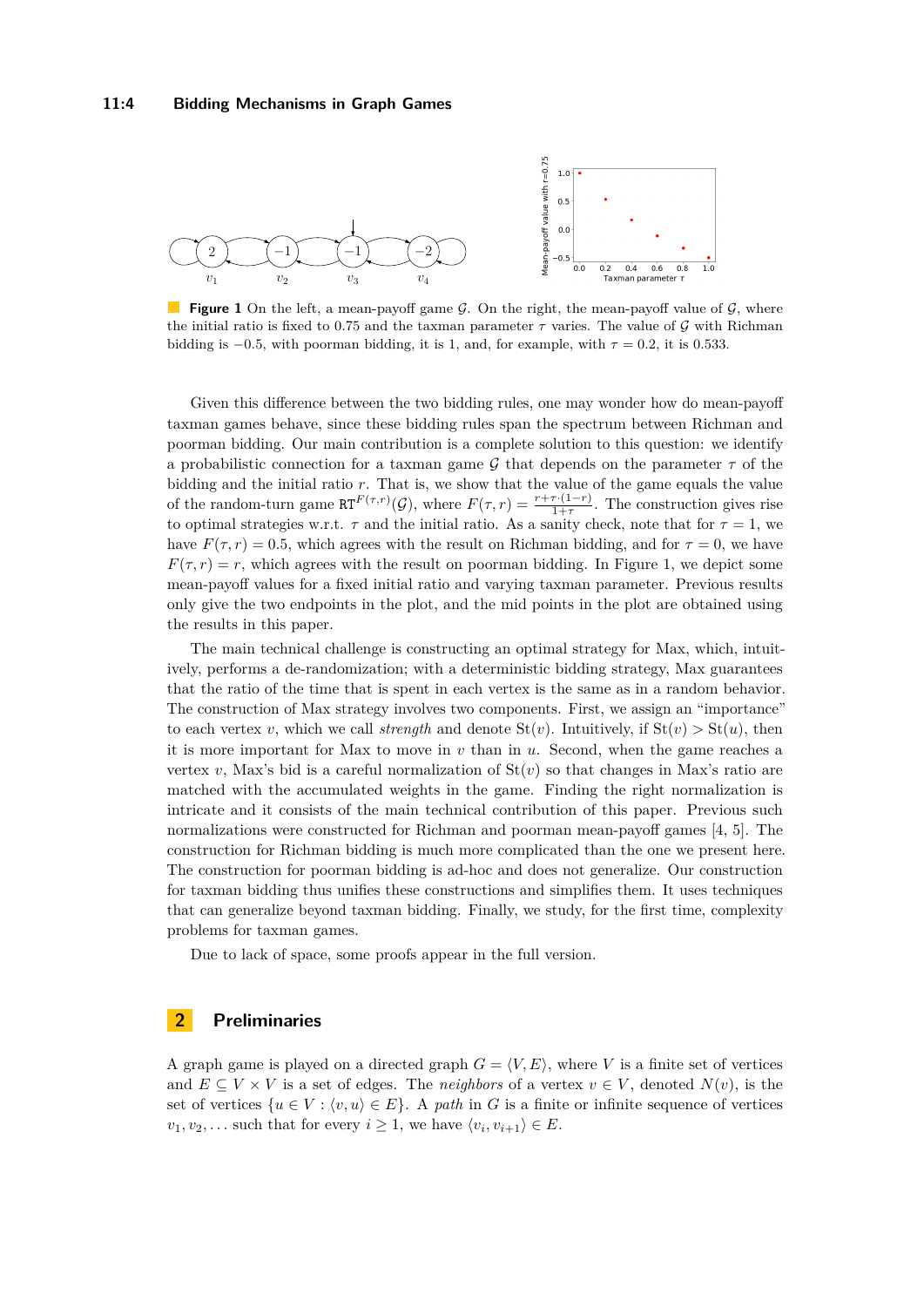**Bidding games.** Each Player *i* has a budget  $B_i \in \mathbb{R}^{\geq 0}$ . In each turn a bidding determines which player moves the token. Both players simultaneously submit bids, where a bid  $b_i$  for Player *i* is legal if  $b_i \leq B_i$ . The player who bids higher wins the bidding, where we assume some mechanism to break ties, e.g., always giving Player 1 the advantage, and our results are not affected by the specific tie-breaking mechanism at use. The winner moves the token and pays his bid, where we consider three bidding mechanisms that differ in where the winning bid is paid. Suppose Player 1 wins a bidding with his bid of *b*.

- In **Richman** bidding, the winner pays to the loser, thus the new budgets are  $B_1 b$  and  $\blacksquare$  $B_2 + b$ .
- In **poorman** bidding, the winner pays to the bank, thus the new budgets are  $B_1 b$  and  $B_2$ .
- In **taxman** bidding with parameter  $\tau \in [0, 1]$ , the winner pays portion  $\tau$  to the other player and  $(1 - \tau)$  to the bank, thus the new budgets are  $B_1 - b$  and  $B_2 + (1 - \tau) \cdot b$ .

A central quantity in bidding games is the *ratio* of a player's budget from the total budget.

▶ **Definition 1** (Ratio). Suppose the budget of Player *i* is  $B_i$ , for  $i \in \{1,2\}$ , at some point in *the game. Then, Player i*'s ratio *is*  $B_i/(B_1 + B_2)$ *. The initial ratio refers to the ratio of the initial budgets, namely the budgets before the game begins. We restrict attention to games in which both players start with positive initial budgets, thus the initial ratio is in* (0*,* 1)*.*

**Strategies and plays.** A *strategy* is a recipe for how to play a game. It is a function that, given a finite *history* of the game, prescribes to a player which *action* to take, where we define these two notions below. For example, in turn-based games, a strategy takes as input, the sequence of vertices that were visited so far, and it outputs the next vertex to move to. In bidding games, histories and strategies are more involved as they maintain the information about the bids and winners of the bids. Formally, a history in a bidding game is  $\pi = \langle v_1, b_1, i_1 \rangle, \ldots, \langle v_k, b_k, i_k \rangle, v_{k+1} \in (V \times \mathbb{R} \times \{1, 2\})^* \cdot V$ , where for  $1 \leq j \leq k+1$ , the token is placed on vertex  $v_j$  at round *j*, for  $1 \leq j \leq k$ , the winning bid is  $b_j$  and the winner is Player  $i_j$ . Consider a finite history  $\pi$ . For  $i \in \{1,2\}$ , let  $W_i(\pi) \subseteq \{1,\ldots,k\}$  denote the indices in which Player *i* is the winner of the bidding in  $\pi$ . Let  $B_i^I$  be the initial budget of Player *i*. Player *i*'s budget following  $\pi$ , denoted  $B_i(\pi)$ , depends on the bidding mechanism. For example, in Richman bidding,  $B_1(\pi) = B_i^I - \sum_{j \in W_1(\pi)} b_j + \sum_{j \in W_2(\pi)} b_j$ ,  $B_2$  is defined dually, and the definition is similar for taxman and poorman bidding. Given a history  $\pi$  that ends in *v*, a strategy for Player *i* prescribes an action  $\langle b, v \rangle$ , where  $b \leq B_i(\pi)$  is a bid that does not exceed the available budget and *v* is a vertex to move to upon winning, where we require that *v* is a neighbor of  $v_{k+1}$ . An initial vertex, initial budgets, and two strategies for the players determine a unique infinite *play*  $\pi$  for the game. The vertices that  $\pi$  visits form an infinite path  $path(\pi)$ .

**Objectives.** An objective *O* is a set of infinite paths. Player 1 wins an infinite play  $\pi$  iff  $path(\pi) \in O$ . We call a strategy *f* winning for Player 1 w.r.t. an objective *O* if for every strategy *g* of Player 2 the play that *f* and *g* determine is winning for Player 1. Winning strategies for Player 2 are defined dually. We consider the following qualitative objectives:

**1.** In *reachability games*, Player 1 has a target vertex *t* and an infinite play is winning iff it visits *t*.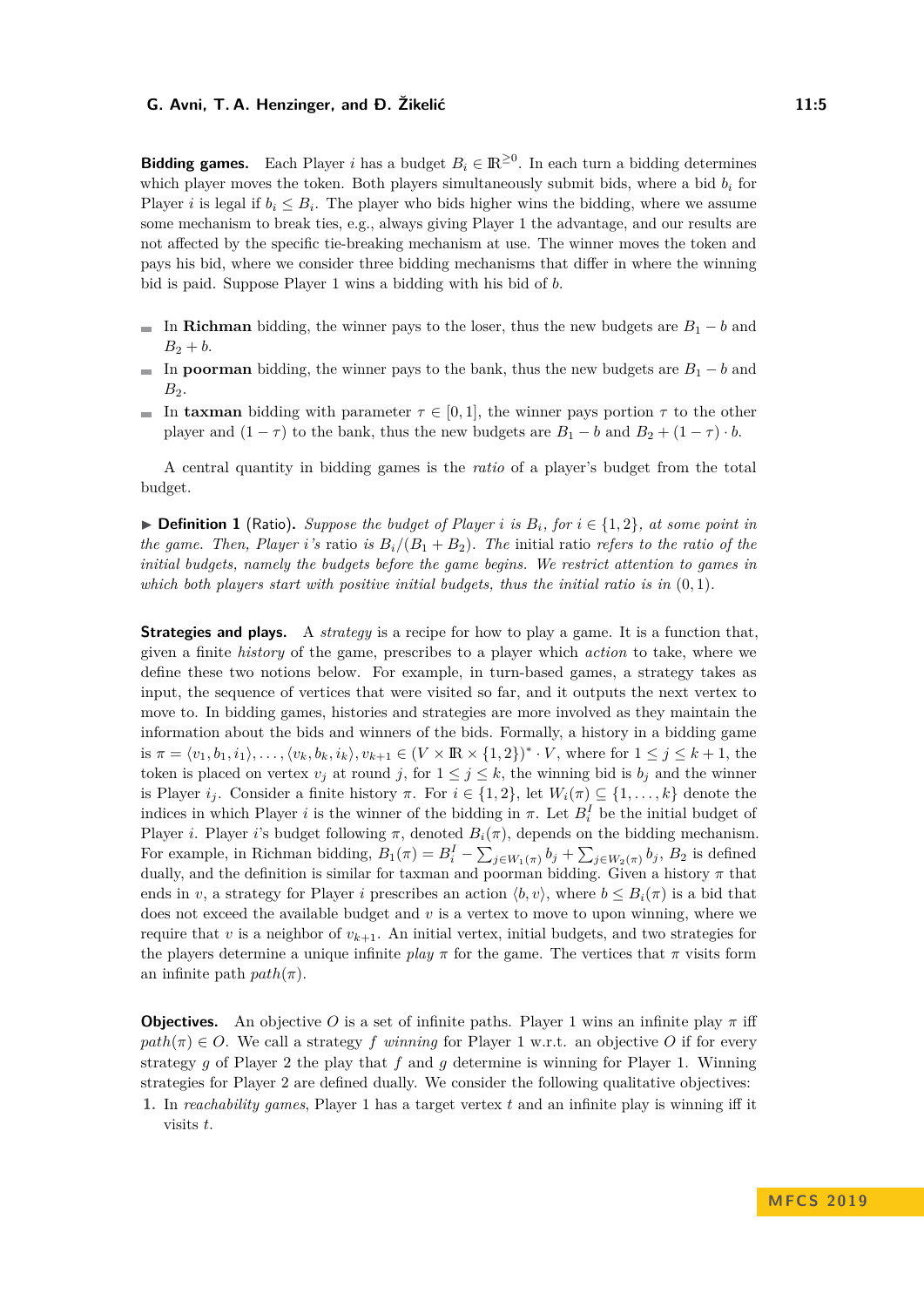#### **11:6 Bidding Mechanisms in Graph Games**

- **2.** In *parity games*, each vertex is labeled with an index in  $\{1, \ldots, d\}$ . An infinite path is winning for Player 1 iff the parity of the maximal index that is visited infinitely often is odd.
- **3.** *Mean-payoff games* are played on weighted directed graphs, with weights given by a function  $w: V \to \mathbb{Q}$ . Consider an infinite path  $\eta = v_1, v_2, \dots \in V^\omega$ . For  $n \in \mathbb{N}$ , the prefix of length *n* of *η* is  $\eta^n$ , and we define its *energy* to be  $E(\eta^n) = \sum_{i=1}^n w(v_i)$ . The *payoff* of  $\eta$  is  $MP(\eta) = \liminf_{n \to \infty} E(\eta^n)/n$ . Player 1 wins  $\eta$  iff  $MP(\eta) \geq 0$ .

Mean-payoff games are quantitative games. We think of the payoff as Player 1's reward and Player 2's cost, thus in mean-payoff games, we refer to Player 1 as Max and to Player 2 as Min.

**Threshold ratios.** The first question that arises in the context of bidding games asks what is the necessary and sufficient initial ratio to guarantee an objective.

 $\triangleright$  **Definition 2** (Threshold ratios). *Consider a bidding game G, a vertex v, an initial ratio r, and an objective O for Player* 1*. The threshold ratio in v, denoted*  $\text{Th}(v)$ *, is a ratio in*  $[0,1]$  *such that if*  $r > Th(v)$ *, then Player* 1 *has a winning strategy that guarantees that* O *is satisfied, and if*  $r < Th(v)$ *, then Player* 2 *has a winning strategy that violates O.* 

**Random-turn games.** A *stochastic game* [\[10\]](#page-12-11) is a graph game in which the vertices are partitioned between two players and a *nature* player. As in turn-based games, whenever the game reaches a vertex that is controlled by Player  $i$ , for  $i = 1, 2$ , he choses how the game proceeds, and whenever the game reaches a vertex *v* that is controlled by nature, the next vertex is chosen according to a probability distribution that depends only on *v*.

Consider a bidding game G that is played on a graph  $\langle V, E \rangle$ . The *random-turn game* with ratio  $r \in [0, 1]$  that is associated with G is a stochastic game that intuitively simulates the following process. In each turn we throw a biased coin that turns heads with probability *r* and tails with probability  $1 - r$ . If the coin turns heads, then Player 1 moves the token, and otherwise Player 2 moves the token. Formally, we define  $RT^r(\mathcal{G}) = \langle V_1, V_2, V_N, E, Pr \rangle$ , where each vertex in  $V$  is split into three vertices, each controlled by a different player, thus for  $\alpha \in \{1, 2, N\}$ , we have  $V_{\alpha} = \{v_{\alpha} : v \in V\}$ , nature vertices simulate the fact that Player 1 chooses the next move with probability *r*, thus  $Pr[v_N, v_1] = r = 1 - Pr[v_N, v_2]$ , and reaching a vertex that is controlled by one of the two players means that he chooses the next move, thus  $E = \{ \langle v_\alpha, u_N \rangle : \langle v, u \rangle \in E \text{ and } \alpha \in \{1, 2\} \}.$  When G is a mean-payoff game, the vertices are weighted and we define the weights of  $v_1, v_2$ , and  $v_N$  to be equal to the weight of *v*.

The following definitions are standard, and we refer the reader to [\[20\]](#page-12-15) for more details. A strategy in a stochastic game is similar to a turn-based game; namely, given the history of vertices visited so far, the strategy chooses the next vertex. Fixing two such strategies *f* and *g* for both players gives rise to a distribution  $D(f, g)$  on infinite paths. Intuitively, Player 1's goal is to maximize the probability that his objective is met. An *optimal* strategy for Player 1 guarantees that the objective is met with probability at least *c* and, intuitively, he cannot do better, thus Player 2 has a strategy that guarantees that the objective is violated with probability at least  $(1 - c)$ . It is well known that optimal positional strategies exist for the objectives that we consider.

▶ **Definition 3** (Values in stochastic games). *Consider a bidding game G, let*  $r \in [0,1]$ *, and consider two optimal strategies*  $f$  *and*  $g$  *for the two players in*  $RT<sup>r</sup>(\mathcal{G})$ *. When*  $\mathcal{G}$  *is a qualitative game with objective O*, the value of  $RT^r(\mathcal{G})$ , denoted  $val(RT^r(\mathcal{G}))$ , is  $Pr_{\eta \sim D(f,g)} Pr[\eta \in O]$ . *When* G is a mean-payoff game, the mean-payoff value of  $RT^r(G)$ , denoted  $MP(RT^r(G))$ , is  $\mathbb{E}_{\eta \in D(f,q)} \textit{MP}(\eta)$ .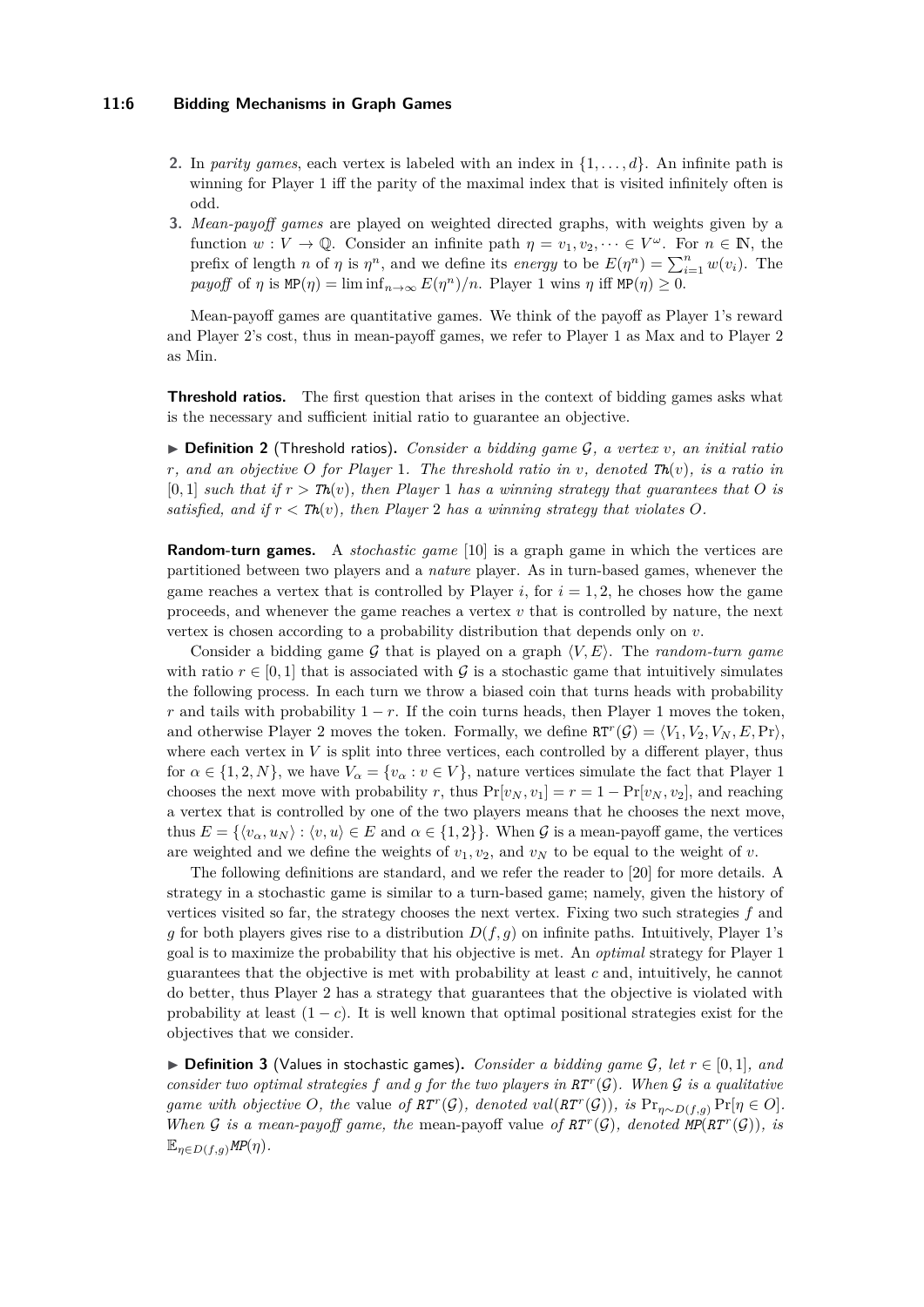# **3 Qualitative Taxman Games**

In [\[14,](#page-12-4) [13\]](#page-12-3), reachability bidding games were studied with a slightly different definition, which we call *double-reachability*: both players have a target, where we denote by  $t_i$  the target of Player *i*, for  $i \in \{1,2\}$ , all vertices have a path to both targets, and the game ends once one of the targets is reached. They show the following results.

 $\triangleright$  **Theorem 4.** [\[14,](#page-12-4) [13\]](#page-12-3) Consider a double-reachability bidding game G and a vertex v. The *threshold ratio exists in v with Richman, poorman, and taxman bidding. Moreover, threshold ratios have the following properties. For the target vertex*  $t_1$  *of Player* 1*, we have*  $\text{Th}(t_1) = 0$ *, and for the target*  $t_2$  *of Player* 2*, we have*  $\text{Th}(v) = 1$ *. Consider some other vertex v and denote*  $v^+, v^- \in N(v)$  *the vertices with the minimal and maximal thresholds in the neighborhood of v, thus for every*  $u \in N(v)$ *, we have*  $\text{Th}(v^-) \leq \text{Th}(u) \leq \text{Th}(v^+)$ *.* 

- *In Richman bidding, we have*  $\text{Th}(v) = \frac{1}{2} (\text{Th}(v^+) + \text{Th}(v^-))$ .
- *In poorman bidding, we have*  $\text{Th}(v) = \text{Th}(v^+)/(1 + \text{Th}(v^+) \text{Th}(v^-)).$
- *In taxman bidding with parameter*  $\tau$ , we have  $\mathit{Th}(v) = (\mathit{Th}(v^-) + \mathit{Th}(v^+) \tau \cdot \mathit{Th}(v^-)) / (2 \tau \cdot \mathit{Th}(v^-) \tau \cdot \mathit{Th}(v^-))$  $\sim$  $\tau \cdot (1 + Th(v^-) - Th(v^+)))$ .

*Moreover, only double-reachability Richman-bidding games exhibit the following probabilistic connection: for every vertex v,* we have  $\text{Th}(v) = 1 - val(RT^{0.5}(G), v)$ . Thus, for games played *on finite graphs, the threshold ratios are all rational numbers. However, threshold ratios with poorman-bidding need not be rational in finite games.*

The equivalence between double-reachability bidding games and reachability games with Richman- and poorman-bidding is shown in [\[4\]](#page-12-13) and [\[5\]](#page-12-14). The following proposition is the key component in showing the equivalence as well as in the reduction from parity taxman games to reachability taxman games.

<span id="page-6-0"></span>► **Lemma 5.** *Consider a reachability taxman game G. Suppose that every vertex in* G *has a path to the target of Player* 1*. Then, for any taxman parameter, Player* 1 *wins from every vertex with any positive initial budget. Thus, for every vertex v, we have*  $\text{Th}(v) = 0$ .

**Proof.** Let  $\mathcal{G} = \langle V, E, t \rangle$ , where  $n = |V| - 1$ . Suppose the game starts from a vertex *v*, and let  $\epsilon > 0$  be the initial budget of Player 1. Since there is a path from *v* to Player 1's target, there is a path of length at most *n*. Thus, if Player 1 wins *n* consecutive biddings, he wins the game. Intuitively, Player 1 carefully chooses *n* increasing bids such that if Player 2 wins one of these bids, Player 1's ratio increases by a constant over his initial budget. By repeatedly playing according to such a strategy, Player 1 guarantees that his ratio increases and will eventually allow him to win *n* biddings in a row. Formally, if  $\tau = 0$ , then G is a Richman game and the proof of the lemma can be found in [\[4\]](#page-12-13). Otherwise, pick a sufficiently large  $r \in \mathbb{N}$  such that  $\tau > \frac{2}{r-1}$  and  $r \geq 3$ . Fix  $0 < m < \frac{\epsilon}{r^n}$ . Player 1 proceeds as follows: after winning *i* times, for  $0 \leq i$ , he bids  $m \cdot r^i$  and, upon winning the bidding, he moves towards *t* along any shortest path. Since  $m + mr + \cdots + mr^{n-1} < mr^n < \epsilon$ , Player 1 has sufficient budget to win *n* consecutive biddings. If Player 2 does not win any of the first *n* biddings, Player 1 wins the game. On the other hand, if Player 2 wins the *k*-th bidding with  $1 \leq k \leq n$ , we show in the full version that his ratio increases by a fixed amount  $b = \frac{mr}{(1-\epsilon)(r-1)} > 0$ .

The following corollary shows the equivalence between reachability and double-reachability taxman games.

► **Corollary 6.** *Consider a reachability taxman game*  $\mathcal{G} = \langle V, E, t \rangle$ *. Let*  $S \subseteq V$  *be the set of vertices that have no path to t. Let*  $T \subseteq V$  *be a set of vertices such that*  $t \in T$  *and every*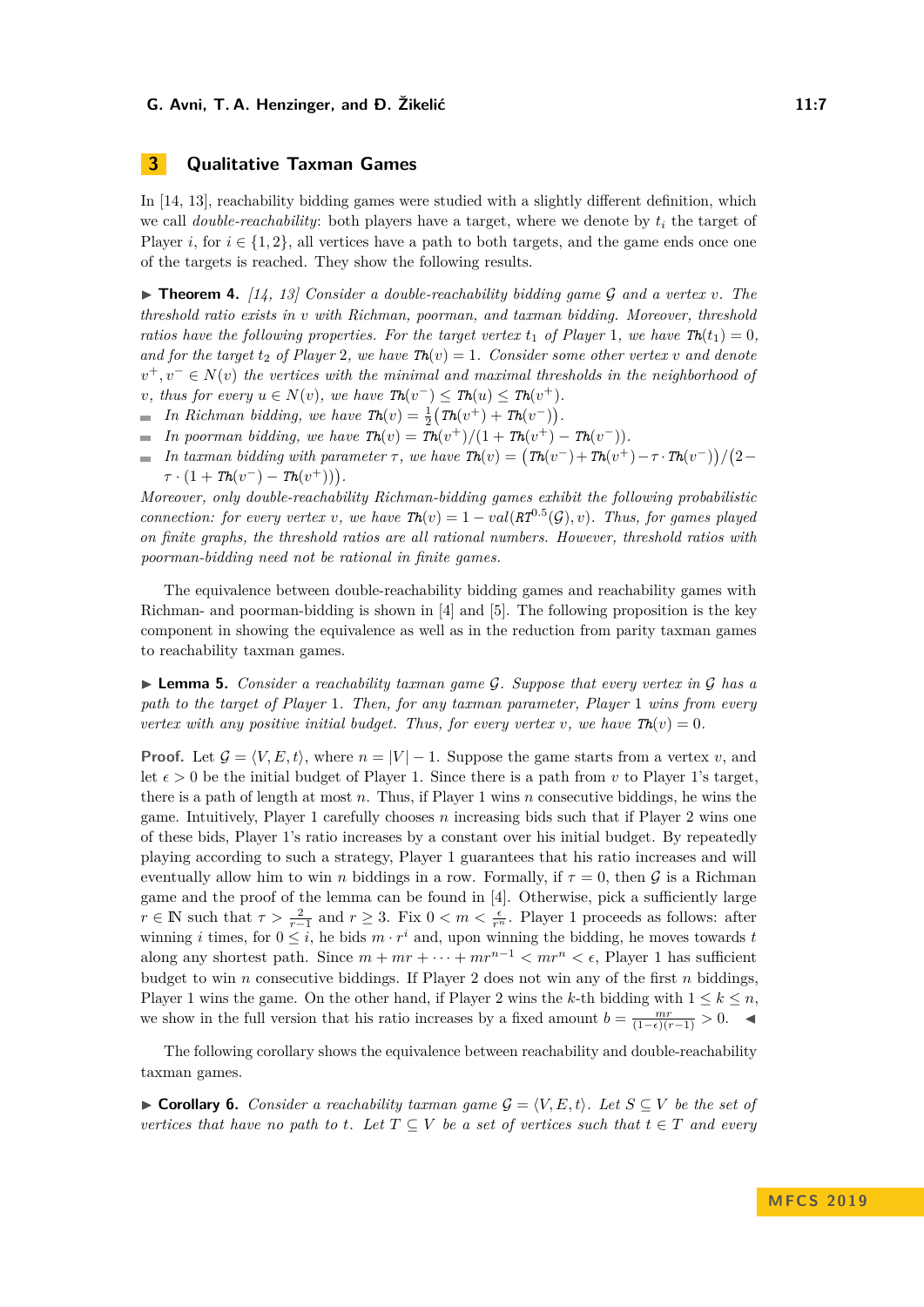#### **11:8 Bidding Mechanisms in Graph Games**

 $u \in T$  *has a path to t and no path to a vertex in S. Then, for every*  $v \in T$ *, we have*  $Th(v) = 0$ *, for every*  $v \in S$ , we have  $\text{Th}(v) = 1$ . Let  $\mathcal{G}'$  be a double-reachability taxman game that is *obtained from*  $G$  *by merging the vertices in*  $S$  *and*  $T$  *into two targets*  $t_1$  *and*  $t_2$  *for Players* 1 *and* 2*, respectively. Then, for every*  $v \in (V \setminus (S \cup T))$ , the threshold of v in G equals the *threshold of*  $v$  *in*  $\mathcal{G}'$ *.* 

The following theorem, whose proof can be found in the full version, uses Lemma [5](#page-6-0) to classify the bottom-strongly-connected components of a parity taxman game as those that are winning and losing for Player 1, thereby constructing a reachability taxman game.

▶ **Theorem 7.** *Parity taxman games are linearly reducible to reachability taxman games. Specifically, threshold ratios exist in parity taxman games.*

## **4 Mean-Payoff Taxman Games**

This section consists of our main technical contribution. We start by showing a complete classification of the value in strongly-connected mean-payoff taxman games depending on the taxman parameter  $\tau$  and the initial ratio. We then extend the solution to general games, where the solution to strongly-connected games constitutes the main ingredient in the solution of the general case.

## **4.1 Strongly-connected mean-payoff taxman games**

We start by formally defining the value of a strongly-connected mean-payoff game. Lemma [5](#page-6-0) implies that in a strongly-connected game, a player can draw the game from every vertex to any other vertex with any positive initial budget. Since mean-payoff objectives are prefix independent, it follows that the vertex from which the game starts does not matter. Indeed, if the game starts at a vertex *v* with Max having initial ratio  $r + \epsilon$ , then Max can use  $\epsilon/2$  of his budget to draw the game to a vertex *u* and continue as if he starts the game with initial ratio  $r + \epsilon/2$ .

I **Definition 8** (Mean-payoff value)**.** *Consider a strongly-connected mean-payoff game* G*, a ratio*  $r \in (0,1)$ *, and a taxman parameter*  $\tau \in [0,1]$ *. The mean-payoff value of*  $\mathcal{G}$  *w.r.t.*  $r$  *and τ*, *is a value*  $c \in \mathbb{R}$  *such that for every*  $\epsilon > 0$ 

- $\sim$ *if Min's initial ratio is greater than*  $(1 - r)$ *, then he has a strategy that guarantees that the payoff is at most*  $c + \epsilon$ *, and*
- *if Max's initial ratio is greater than r, then he has a strategy that guarantees that the payoff is greater than*  $c - \epsilon$ .

The following theorem, which we prove in the next two sections, summarizes the properties of mean-payoff taxman games.

<span id="page-7-0"></span>I **Theorem 9.** *Consider a strongly-connected mean-payoff taxman game* G *with taxman parameter*  $\tau \in [0, 1]$  *and an initial ratio*  $r \in (0, 1)$ *. The value of G w.r.t.*  $\tau$  *and*  $r$  *equals the value of the random-turn game*  $RT^F(\tau,r)(\mathcal{G})$  *in which Max is chosen to move with probability F*(*τ, r*) *and Min with probability*  $1 - F(\tau, r)$ *, where*  $F(\tau, r) = \frac{r + \tau(1-r)}{1+\tau}$ .

<span id="page-7-1"></span>We show that in order to prove Theorem [9,](#page-7-0) it suffices to prove the following intermediate lemma, whose proof can be found in the full version, and follows from the advantage of Min in the definition of payoff.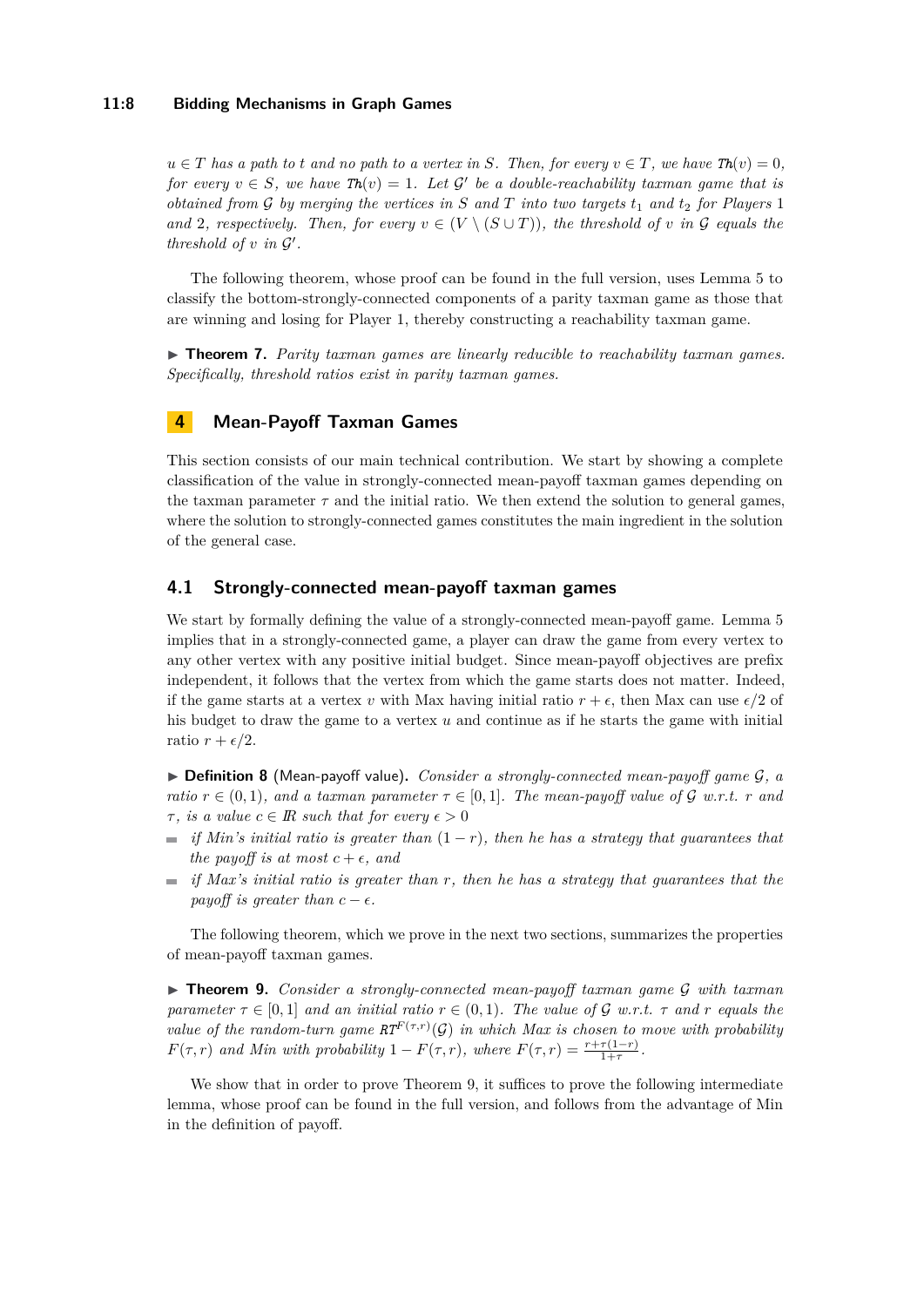► **Lemma 10.** *Consider a strongly-connected mean-payoff taxman game G, a taxman para*meter  $\tau$ , and an initial ratio  $r \in (0,1)$  such that  $MP(RT^{F(\tau,r)}) = 0$  for  $F(\tau,r) = \frac{r+\tau(1-r)}{1+\tau}$ . *Then, for every*  $\epsilon > 0$  *Max has a strategy that guarantees that no matter how Min plays, the payoff is greater than*  $-\epsilon$ .

## **4.2 The importance of moving**

The first part of the construction of an optimal strategy for Max as in Lemma [10](#page-7-1) is to assign, to each vertex  $v \in V$ , a *strength*, denoted  $St(v)$ , where  $St(v) \in \mathbb{Q}_{\geq 0}$ . Intuitively, if  $St(v) > St(u)$ , for  $u, v \in V$ , it is more important for Max to move in *v* than it is in *u*. We follow the construction in [\[5\]](#page-12-14), which uses the concept of *potentials*, which is a well-known concept in stochastic games (see [\[20\]](#page-12-15)) and was originally defined in the context of the strategy iteration algorithm [\[12\]](#page-12-16). For completeness, we present the definitions below.

Consider a strongly-connected mean-payoff game  $G$ , and let  $p \in [0, 1]$ . Let f and g be two optimal positional strategies in  $\mathbb{R}T^p(\mathcal{G})$ , for Min and Max, respectively. For a vertex  $v \in V$ , let  $v^-, v^+ \in V$  be such that Max proceeds from *v* to  $v^+$  according to *g* and Min proceeds from  $v$  to  $v^-$  according to  $f$ . It is not hard to see that the mean-payoff value in all vertices in RT<sup>p</sup>(G) is the same and we denote it by MP(RT<sup>p</sup>(G)). We denote the potential of *v* by  $Pot<sup>p</sup>(v)$ and the strength of *v* by  $St^p(v)$ , and we define them as follows.

$$
Potp(v) = p \cdot Potp(v+) + (1 - p) \cdot Potp(v-) + w(v) - MP(RTp(G))
$$
 and  

$$
Stp(v) = p \cdot (1 - p) \cdot (Potp(v+) - Potp(v-))
$$

There are optimal strategies for which  $Pot^p(v^-) \leq Pot^p(v') \leq Pot^p(v^+)$ , for every  $v' \in N(v)$ , which can be found, for example, using the strategy iteration algorithm. Note that  $St(v) \geq 0$ , for every  $v \in V$ .

Consider a finite path  $\pi = v_1, \ldots, v_n$  in G. We intuitively think of  $\pi$  as a play, where for every  $1 \leq i < n$ , the bid of Max in  $v_i$  is  $St(v_i)$  and he moves to  $v_i^+$  upon winning. Thus, if  $v_{i+1} = v_i^+$ , we say that Max won in  $v_i$ , and if  $v_{i+1} \neq v_i^+$ , we say that Max lost in  $v_i$ . Let  $W(\pi)$  and  $L(\pi)$  respectively be the indices in which Max wins and loses in  $\pi$ . We call Max wins *investments* and Max loses *gains*, where intuitively he *invests* in increasing the energy and *gains* a higher ratio of the budget whenever the energy decreases. Let  $G(\pi)$  and  $I(\pi)$ be the sum of gains and investments in  $\pi$ , respectively, thus  $G(\pi) = \sum_{i \in L(\pi)} \text{St}(v_i)$  and  $I(\pi) = \sum_{i \in W(\pi)} \text{St}(v_i)$ . Recall that the energy of  $\pi$  is  $E(\pi) = \sum_{1 \leq i < n} w(v_i)$ . The following lemma, whose proof can be found in the full version, which generalizes a similar lemma in [\[5\]](#page-12-14), connects the strength with the change in energy.

<span id="page-8-0"></span>▶ **Lemma 11.** *Consider a strongly-connected mean-payoff game*  $G$  *and*  $p \in [0,1]$ *. For every finite path*  $\pi = v_1, \ldots, v_n$  *in*  $\mathcal{G}$ *, we have*  $P \circ t^p(v_1) - P \circ t^p(v_n) + (n-1) \cdot \text{MP}(R T^p(\mathcal{G})) \le$  $E(\pi) + G(\pi)/(1-p) - I(\pi)/p$ *. In particular, when*  $p = \nu/(\mu + \nu)$  *for*  $\nu, \mu > 0$ *, there is a* constant  $P = \min_v Po^{t^p}(v) - \max_v Po^{t^p}(v)$  such that  $\frac{\nu \cdot \mu}{\nu + \mu} \cdot (E(\pi) - P - (n-1) \cdot \text{MP}(RT^{\frac{\nu}{\mu + \nu}}(\mathcal{G}))) \ge$  $\mu \cdot I(\pi) - \nu \cdot G(\pi)$ .

## **4.3 Normalizing the bids**

Whenever the game reaches a vertex *v*, Max's bid is obtained by carefully normalizing the strength of *v*. More formally, assuming an initial ratio *r*, in *v*, Max bids  $r \cdot (1 - r) \cdot \text{St}(v) \cdot \beta_x$ , where  $\beta_x$  is the normalization factor and  $x \in \mathbb{R}_{\geq 1}$ . In this section we show how to choose the normalization factor. We associate with every  $x \geq 1$ , two numbers: a ratio  $r_x$  and  $\beta_x$ both in  $(0,1]$ . We think of  $(r_x)_{x\geq 1}$  as a sequence and a play gives rise to a walk on the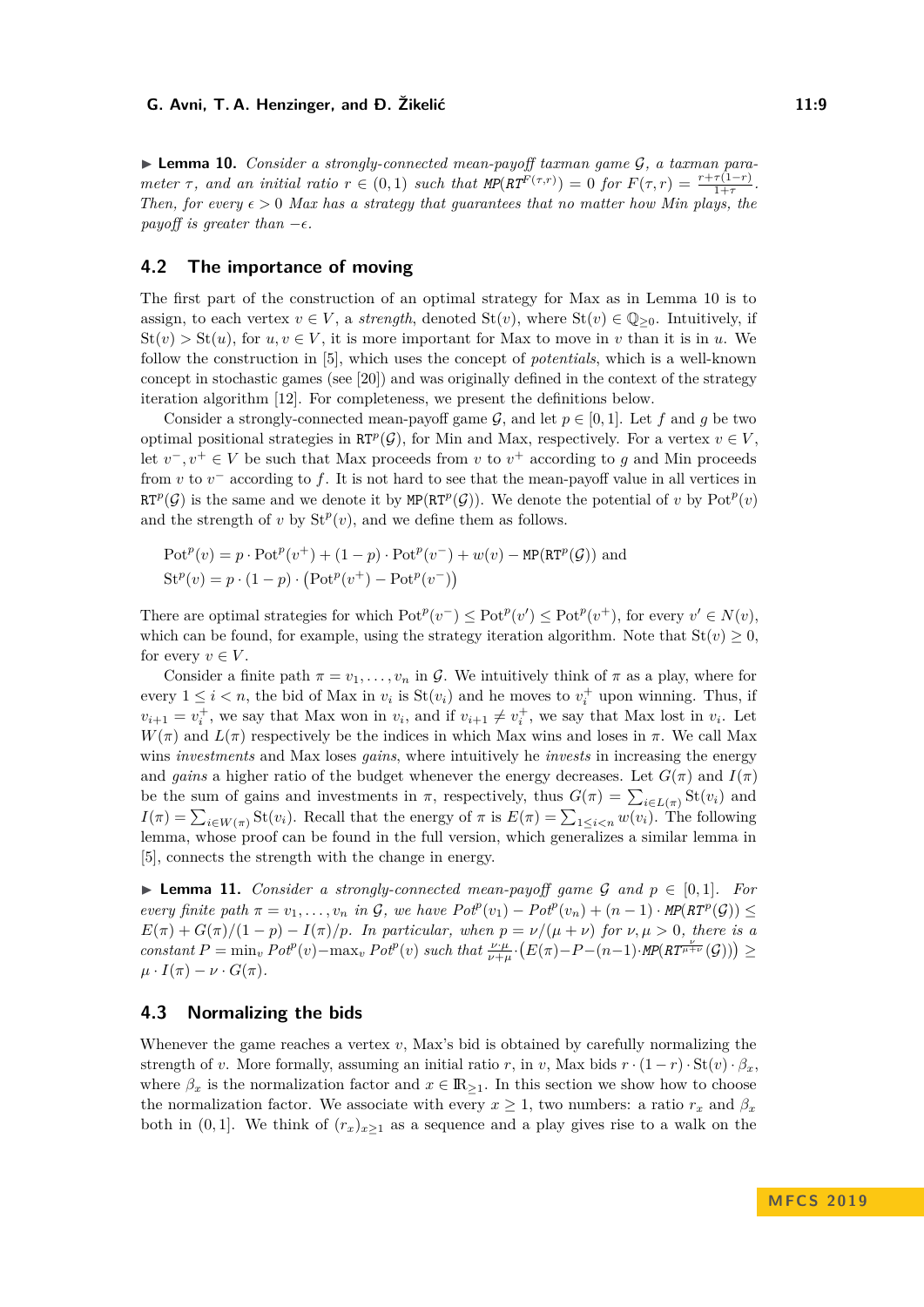### **11:10 Bidding Mechanisms in Graph Games**

sequence, which corresponds to the changes in energy in the bidding game. When the walk is in  $x \geq 1$ , Max uses the normalization factor  $\beta_x$ . If Max wins a bidding, we take a step up on the sequence, modeling the increase of energy, and when Min wins, we talk a step down. The size of the step depends on the strength of *v*. We prove existence of sequences with properties given in the following lemma and formally define Max's strategy after it.

<span id="page-9-0"></span>I **Lemma 12.** *Consider a game* G*, a finite set of non-negative strengths S* ⊆ *IR*≥0*, a ratio*  $r \in (0,1)$ , and a taxman parameter  $\tau \in [0,1]$ . For every  $K > \frac{\tau r^2 + r(1-r)}{\tau(1-r)^2 + r(1-r)}$  there exist *sequences*  $(r_x)_{x>1}$  *and*  $(\beta_x)_{x>1}$  *with the following properties.* 

- <span id="page-9-3"></span>**1.** *Max's bid does not exceed his budget, thus, for each position*  $x \in \mathbb{R}_{\geq 1}$  *and strength*  $s \in S$ *, we have*  $\beta_x \cdot s \cdot r \cdot (r-1) < r_x$ *.*
- <span id="page-9-4"></span>**2.** *Min cannot force the game beyond position* 1*, thus for every*  $s \in S \setminus \{0\}$  *and*  $1 \leq x \leq 1 + rs$ *, we have*  $\beta_x \cdot s \cdot r \cdot (r-1) > 1 - r_x$ .
- <span id="page-9-2"></span>**3.** *The ratios tend to r from above, thus for every*  $x \in \mathbb{R}_{\geq 1}$ , we have  $r_x \geq r$ , and  $\lim_{x\to\infty} r_x =$ *r.*
- <span id="page-9-1"></span>**4.** *No matter who wins a bidding, Max's ratio can only improve. Thus, in case of winning and in case of losing, we respectively have*

$$
\frac{r_x - \beta_x \cdot s \cdot r \cdot (r-1)}{1 - (1-\tau) \cdot \beta_x \cdot s \cdot r \cdot (r-1)} \ge r_{x+(1-r)\cdot K \cdot s} \text{ and } \frac{r_x + \tau \cdot \beta_x \cdot s \cdot r \cdot (r-1)}{1 - (1-\tau) \cdot \beta_x \cdot s \cdot r \cdot (r-1)} \ge r_{x-s}\cdot r
$$

We first show how Lemma [12](#page-9-0) implies Theorem [9.](#page-7-0)

**Proof that Lemma [12](#page-9-0) implies Lemma [10.](#page-7-1)** Fix  $\epsilon > 0$ , we construct strategy for Max guaranteeing a payoff greater than  $-\epsilon$ , as wanted. Observe that

$$
\frac{r}{r + (1-r)\frac{\tau r^2 + r(1-r)}{\tau (1-r)^2 + r(1-r)}} = \frac{r(\tau(1-r) + r)}{\tau r(1-r) + r^2 + \tau r^2 + r(1-r)} = \frac{r + \tau(1-r)}{1+r} = F(\tau, r).
$$

Thus, since by assumption  $MP(RT^{F(\tau,r)}(\mathcal{G})) = 0$  and  $MP(RT^{p}(\mathcal{G}))$  is a continuous function in  $p \in [0,1]$  [\[8,](#page-12-17) [22\]](#page-12-18), we can pick  $K > F(\tau,r)$  such that MP(RT  $\frac{r}{r+(1-r)K}(G)$ ) > - $\epsilon$ .

We now describe Max's strategy. We think of the change in Max's ratio as a walk on  $\mathbb{R}_{\geq 1}$ . Each position *x* ∈  $\mathbb{R}_{\geq 1}$  is associated with a ratio *r<sub>x</sub>*. The walk starts in a position *x*<sub>0</sub> such that Max's initial ratio is at least  $r_{x_0}$ . Let  $\nu = r$  and  $\mu = K(1 - r)$ . Suppose the token is placed on a vertex  $v \in V$ . Then, Max's bid is  $r \cdot (1 - r) \cdot \beta_x \cdot \text{St}(v)$ , where the ratios of Max and Min are normalized to sum up to 1, and he proceeds to  $v<sup>+</sup>$  upon winning. If Max wins, the walk proceeds up  $\mu \cdot St(v)$  steps to  $x + \mu St(v)$ , and if he loses, the walk proceeds down to  $x - \nu$ St(*v*). Suppose Min fixes some strategy and let  $\pi = v_1, \ldots, v_n$  be a finite prefix of the play that is generated by the two strategies. Suppose the walk following  $\pi$  reaches  $x \in \mathbb{R}$ . Then, using the terminology of the previous section, we have  $x = x_0 - G(\pi) \cdot \nu + I(\pi) \cdot \mu$ . Lemma [12](#page-9-0) shows that the walk always stays above 1, thus  $x \geq 1$ . Combining with Lemma [11,](#page-8-0) we get  $\frac{\nu+\mu}{\nu\cdot\mu}(1-x_0)+P+(n-1)\cdot\text{MP}(\text{RT}\frac{\nu}{\nu+\mu}(\mathcal{G}))\leq E(\pi)$ . Thus, dividing both sides by *n* and letting  $n \to \infty$ , since  $x_0$  and P are constants depending only on K we conclude that this strategy guarantees payoff at least  $MP(RT^{\frac{\nu}{\nu+\mu}}(\mathcal{G})) > -\epsilon$ .

We continue to prove Lemma [12.](#page-9-0)

**Proof of Lemma [12.](#page-9-0)** Note that  $\frac{\tau r^2 + r(1-r)}{\tau(1-r)^2 + r(1-r)}$  is well-defined for  $r \in (0,1)$ . Fix  $\tau \in [0,1]$ and  $r \in (0,1)$ . Let  $K > \frac{\tau r^2 + r(1-r)}{\tau(1-r)^2 + r(1-r)}$ . Observe that the two inequalities in Point [4](#page-9-1) are equivalent to:

$$
r_{x-rs} - r_x \le \tau r (1-r) \beta_x s + (1-\tau) r (1-r) \beta_x s r_{x-rs},
$$
  

$$
r_x - r_{x+K(1-r)s} \ge r (1-r) \beta_x s - (1-\tau) r (1-r) \beta_x s r_{x+K(1-r)s}.
$$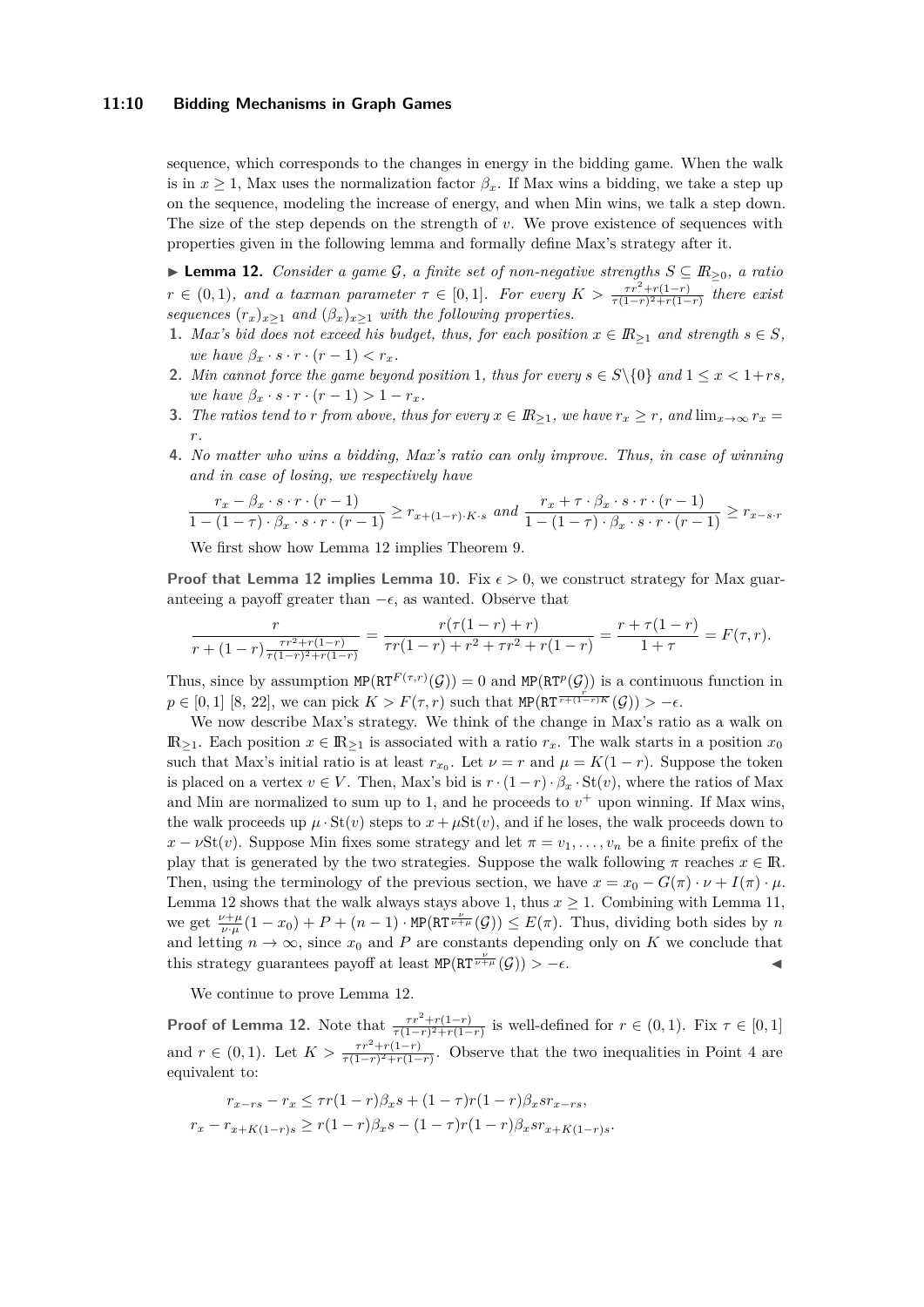Point [3](#page-9-2) combined with monotonicity in the above expressions, implies that we can replace the last term in each of them by *r* in order to obtain stronger inequalities. Therefore, it suffices for  $(r_x)_{x\geq 1}$  and  $(\beta_x)_{x\geq 1}$  to satisfy

$$
r_{x-rs} - r_x \le \tau r(1-r)\beta_x s + (1-\tau)r(1-r)\beta_x sr,
$$
  

$$
r_x - r_{x+K(1-r)s} \ge r(1-r)\beta_x s - (1-\tau)r(1-r)\beta_x sr,
$$

which is equivalent to

<span id="page-10-0"></span>
$$
r_{x-rs} - r_x \le r(1-r)\beta_x s[\tau + (1-\tau)r],
$$
  
\n
$$
r_x - r_{x+K(1-r)s} \ge r(1-r)\beta_x s[1-(1-\tau)r].
$$
\n(1)

We seek  $(r_x)_{x\geq 1}$  and  $(\beta_x)_{x\geq 1}$  in the form  $r_x = \gamma^{x-1} + (1 - \gamma^{x-1})r$  and  $\beta_x = \beta \gamma^{x-1}$  for some  $\gamma, \beta \in (0, 1)$  $\gamma, \beta \in (0, 1)$  $\gamma, \beta \in (0, 1)$ . Note that this choice ensures Points 1 and [3.](#page-9-2) Therefore, we just need to show that we can find  $\gamma, \beta \in [0, 1]$  for which the inequalities in [\(1\)](#page-10-0) hold for any  $s \in S$ . Substituting *r*<sub>*x*</sub> and  $\beta$ <sub>*x*</sub> in terms of  $\gamma$  and  $\beta$ , the inequalities in [\(1\)](#page-10-0) reduce to

$$
r_{x-rs} - r_x = \gamma^{x-1}(\gamma^{-rs} - 1)(1-r) \stackrel{?}{\leq} \beta \gamma^{x-1} r(1-r)s[\tau + (1-\tau)r],
$$
  

$$
r_x - r_{x+K(1-r)s} = \gamma^{x-1}(1-\gamma^{K(1-r)s})(1-r) \stackrel{?}{\geq} \beta \gamma^{x-1} r(1-r)s[1-(1-\tau)r].
$$

First, when  $s = 0$ , both sides of both inequalities are equal to 0 so both inequalities clearly hold. Recall that *S* is a finite set of non-negative strengths. Thus, when  $s > 0$ , it takes values in  $0 < s_1 \leq \ldots \leq s_n$ , and the above inequalities are equivalent to

$$
\gamma \ge \left(1 + \beta rs[\tau + (1 - \tau)r]\right)^{-\frac{1}{rs}},
$$
  

$$
\gamma \le \left(1 - \beta rs[1 - (1 - \tau)r]\right)^{\frac{1}{K(1 - r)s}}.
$$
\n(2)

Since both of these expressions are in  $(0,1)$ , to conclude that  $\gamma, \beta \in (0,1)$  exist, it suffices to show that there is some  $\beta \in (0,1)$  such that

<span id="page-10-1"></span>
$$
\max_{s \in \{s_1, \dots, s_n\}} \left(1 + \beta rs[\tau + (1 - \tau)r]\right)^{-\frac{1}{rs}} \le \min_{s \in \{s_1, \dots, s_n\}} \left(1 - \beta rs[1 - (1 - \tau)r]\right)^{\frac{1}{K(1 - r)s}}.\tag{3}
$$

Note that the LHS of [\(3\)](#page-10-1) is monotonically increasing in  $s > 0$  whereas the RHS is monotonically decreasing in  $s > 0$ , therefore it suffices to find  $\beta \in (0, 1)$  for which

<span id="page-10-2"></span>
$$
\left(1 + \beta rs_n[\tau + (1-\tau)r]\right)^{-\frac{1}{rs_n}} \le \left(1 - \beta rs_1[1-(1-\tau)r]\right)^{\frac{1}{K(1-r)s_1}}.\tag{4}
$$

By Taylor's theorem  $(1 + y)^{\alpha} = 1 + \alpha y + O(y^2)$ , so Taylor expanding both sides of [\(4\)](#page-10-2) in  $\beta > 0$  we get

$$
(1 + \beta rs_n[\tau + (1 - \tau)r])^{-\frac{1}{rs_n}} = 1 - \beta[\tau + (1 - \tau)r] + O(\beta^2),
$$
  

$$
(1 - \beta rs_1[1 - (1 - \tau)r])^{\frac{1}{K(1 - r)s_1}} = 1 - \beta \frac{r}{K(1 - r)}[1 - (1 - \tau)r] + O(\beta^2).
$$

Therefore, if we show that  $[\tau + (1 - \tau)r] > \frac{r}{K(1-r)}[1 - (1 - \tau)r]$ , the linear coefficient of  $\beta$ on the LHS of [\(4\)](#page-10-2) will be strictly smaller than the linear coefficient of  $\beta$  on the RHS. Thus, for sufficiently small  $\beta > 0$ , [\(4\)](#page-10-2) will hold, which concludes the proof of the lemma. This condition is equivalent to

$$
K > \frac{r[1 - (1 - \tau)r]}{(1 - r)[\tau + (1 - \tau)r]} = \frac{r[\tau r + (1 - r)]}{(1 - r)[\tau(1 - r) + r]} = \frac{\tau r^2 + r(1 - r)}{\tau(1 - r)^2 + r(1 - r)},
$$

which is true by assumption. Thus, Points [1,](#page-9-3) [3,](#page-9-2) and [4](#page-9-1) hold. In the full version, we show that Point [2](#page-9-4) holds.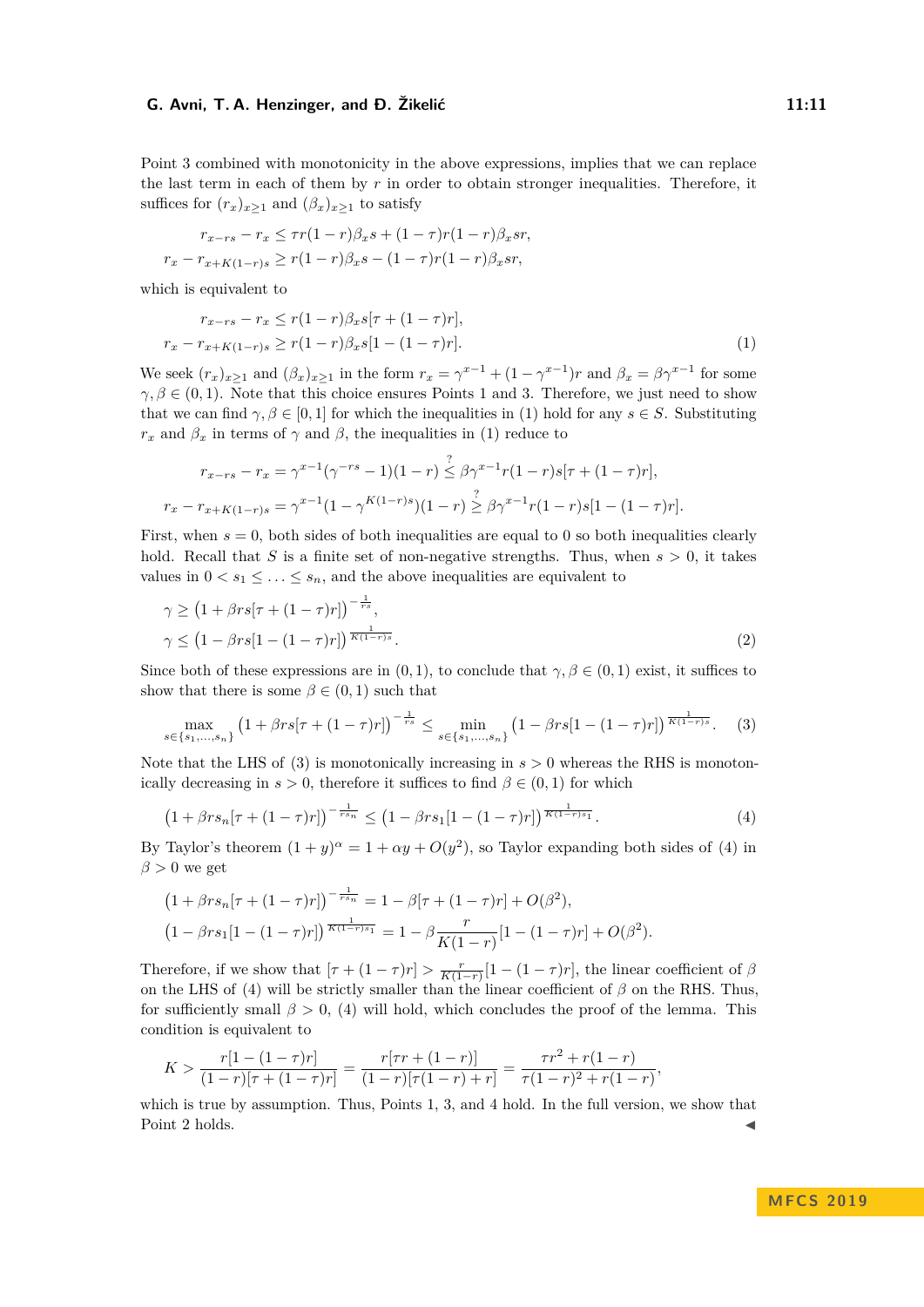## **11:12 Bidding Mechanisms in Graph Games**

## **4.4 General mean-payoff taxman games**

We extend the solution to general games. Recall that the threshold ratio in mean-payoff games is a necessary and sufficient initial ratio with which Max can guarantee a payoff of at least 0.

▶ **Theorem 13.** *Threshold ratios exist in mean-payoff taxman games.* 

**Proof.** Consider a mean-payoff taxman game  $G = \langle V, E, w \rangle$  with taxman parameter  $\tau$ . If  $\mathcal G$  is strongly-connected, then by Theorem [9,](#page-7-0) the threshold ratio in all vertices in  $\mathcal G$  is the same and is  $r \in (0,1)$  for r such that  $MP(RT^{F(\tau,r)}(\mathcal{G})) = 0$ . If no such r exists, then either  $MP(RT^{F(\tau,1)}(\mathcal{G})) < 0$ , in which case the threshold ratios are 1, or  $MP(RT^{F(\tau,0)}(\mathcal{G})) > 0$ , in which case the threshold ratios are 0. The proof for general games follows along the same lines as the proof for reachability games. For each bottom strongly-connected component  $S_i$  of  $\mathcal G$ we find the threshold ratio  $r_i \in (0,1)$  as in the above. We play a "generalized" reachability game on  $\mathcal G$  as follows. The game ends once the token reaches one of the BSCCs in  $\mathcal G$ . Max wins the game iff the first time the game enters a BSCC  $S_i$ , Max's ratio is greater than  $r_i$ . Showing existence of threshold ratios in the generalized game follows the same argument as for reachability games [\[13\]](#page-12-3).

# **5 Computational Complexity**

We show, for the first time, computational complexity results for taxman games. We study the following problem, which we call THRESH: given a taxman game  $G$  with taxman parameter  $\tau$  and a vertex  $v_0$  in  $\mathcal{G}$ , decide whether  $\text{Th}(v_0) \geq 0.5$ . The correspondence in Theorem [9](#page-7-0) gives the second part of the following theorem, and for the first part, in the full version, we show a reduction from THRESH to the *existential theory of the reals* [\[7\]](#page-12-19).

▶ **Theorem 14.** *For taxman reachability, parity, and mean-payoff games THRESH is in PSPACE. For strongly-connected mean-payoff games, THRESH is in NP* ∩ *coNP.* 

# **6 Discussion**

We study, for the first time, infinite-duration taxman-bidding games, which span the spectrum between Richman and poorman bidding. For qualitative objectives, we show that the properties of taxman coincide with these of Richman and poorman bidding. For mean-payoff games, where Richman and poorman bidding have an elegant though surprisingly different mathematical structure, we show a complete understanding of taxman games. Our study of mean-payoff taxman games sheds light on these differences and similarities between the two bidding rules. Unlike previous proof techniques, which were ad-hoc, we expect our technique to be easier to generalize beyond taxman games, where they can be used to introduce concepts like multi-players or partial information into bidding games.

#### **References**

<span id="page-11-2"></span>**<sup>1</sup>** M. Aghajohari, G. Avni, and T. A. Henzinger. Determinacy in Discrete-Bidding Infinite-Duration Games. In *In Proc. 30th CONCUR*, 2019.

<span id="page-11-0"></span>**<sup>2</sup>** K.R. Apt and E. Grädel. *Lectures in Game Theory for Computer Scientists*. Cambridge University Press, 2011.

<span id="page-11-1"></span>**<sup>3</sup>** N. Atzei, M. Bartoletti, and T. Cimoli. A survey of attacks on Ethereum smart contracts. *IACR Cryptology ePrint Archive*, 2016:1007, 2016.